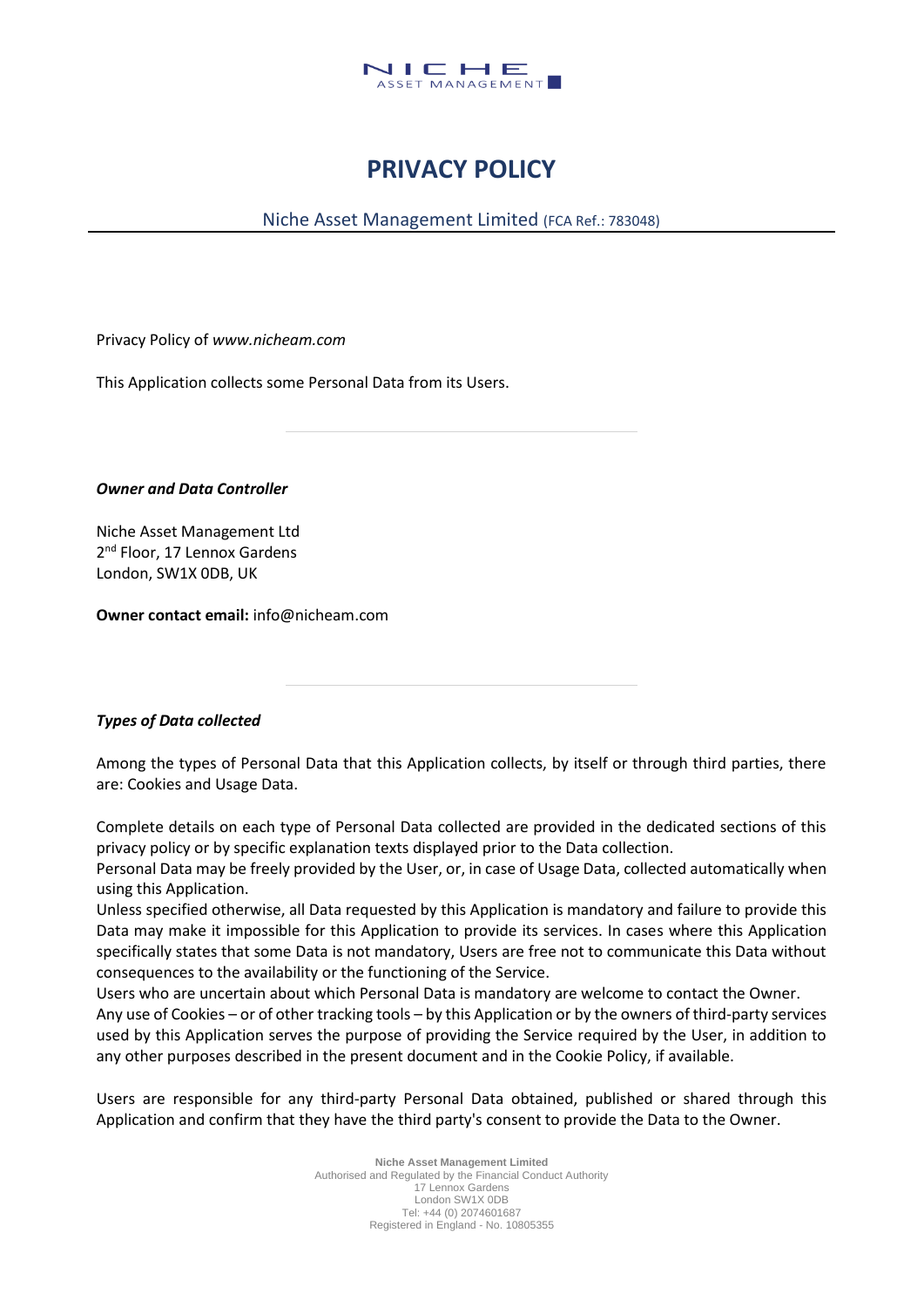

#### *Mode and place of processing the Data*

#### *Methods of processing*

The Owner takes appropriate security measures to prevent unauthorized access, disclosure, modification, or unauthorized destruction of the Data.

The Data processing is carried out using computers and/or IT enabled tools, following organizational procedures and modes strictly related to the purposes indicated. In addition to the Owner, in some cases, the Data may be accessible to certain types of persons in charge, involved with the operation of this Application (administration, sales, marketing, legal, system administration) or external parties (such as third-party technical service providers, mail carriers, hosting providers, IT companies, communications agencies) appointed, if necessary, as Data Processors by the Owner. The updated list of these parties may be requested from the Owner at any time.

#### *Legal basis of processing*

The Owner may process Personal Data relating to Users if one of the following applies:

- Users have given their consent for one or more specific purposes. Note: Under some legislations the Owner may be allowed to process Personal Data until the User objects to such processing ("opt-out"), without having to rely on consent or any other of the following legal bases. This, however, does not apply, whenever the processing of Personal Data is subject to European data protection law;
- provision of Data is necessary for the performance of an agreement with the User and/or for any pre-contractual obligations thereof;
- processing is necessary for compliance with a legal obligation to which the Owner is subject;
- processing is related to a task that is carried out in the public interest or in the exercise of official authority vested in the Owner;
- processing is necessary for the purposes of the legitimate interests pursued by the Owner or by a third party.

In any case, the Owner will gladly help to clarify the specific legal basis that applies to the processing, and in particular whether the provision of Personal Data is a statutory or contractual requirement, or a requirement necessary to enter into a contract.

## *Place*

The Data is processed at the Owner's operating offices and in any other places where the parties involved in the processing are located.

Depending on the User's location, data transfers may involve transferring the User's Data to a country other than their own. To find out more about the place of processing of such transferred Data, Users can check the section containing details about the processing of Personal Data.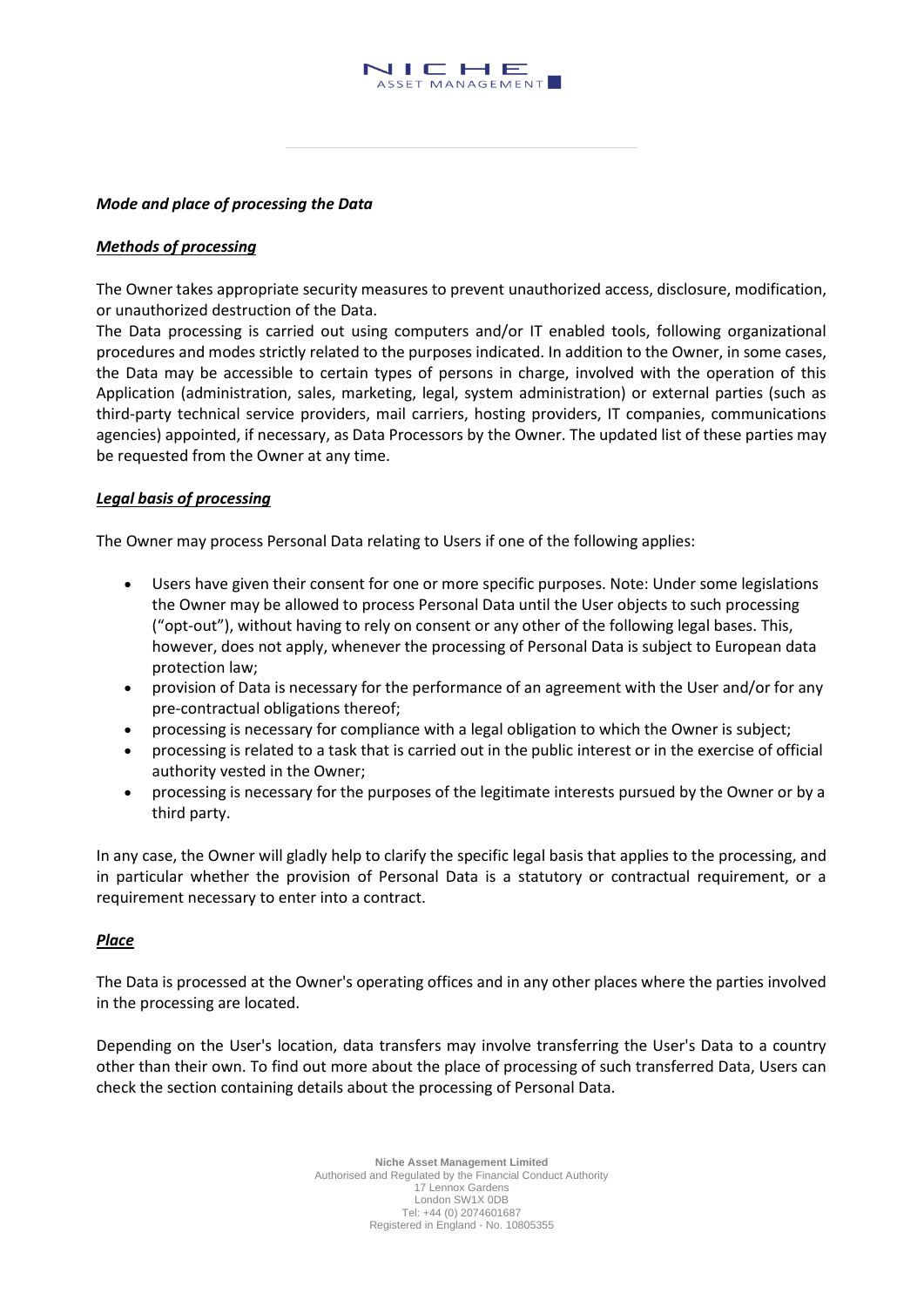

Users are also entitled to learn about the legal basis of Data transfers to a country outside the European Union or to any international organization governed by public international law or set up by two or more countries, such as the UN, and about the security measures taken by the Owner to safeguard their Data.

If any such transfer takes place, Users can find out more by checking the relevant sections of this document or inquire with the Owner using the information provided in the contact section.

# *Retention time*

Personal Data shall be processed and stored for as long as required by the purpose they have been collected for.

Therefore:

- Personal Data collected for purposes related to the performance of a contract between the Owner and the User shall be retained until such contract has been fully performed.
- Personal Data collected for the purposes of the Owner's legitimate interests shall be retained as long as needed to fulfil such purposes. Users may find specific information regarding the legitimate interests pursued by the Owner within the relevant sections of this document or by contacting the Owner.

The Owner may be allowed to retain Personal Data for a longer period whenever the User has given consent to such processing, as long as such consent is not withdrawn. Furthermore, the Owner may be obliged to retain Personal Data for a longer period whenever required to do so for the performance of a legal obligation or upon order of an authority.

Once the retention period expires, Personal Data shall be deleted. Therefore, the right to access, the right to erasure, the right to rectification and the right to data portability cannot be enforced after expiration of the retention period.

## *The purposes of processing*

The Data concerning the User is collected to allow the Owner to provide its Services, as well as for the following purposes:

Users can find further detailed information about such purposes of processing and about the specific Personal Data used for each purpose in the respective sections of this document.

## *Detailed information on the processing of Personal Data*

Personal Data is collected for the following purposes and using the following services: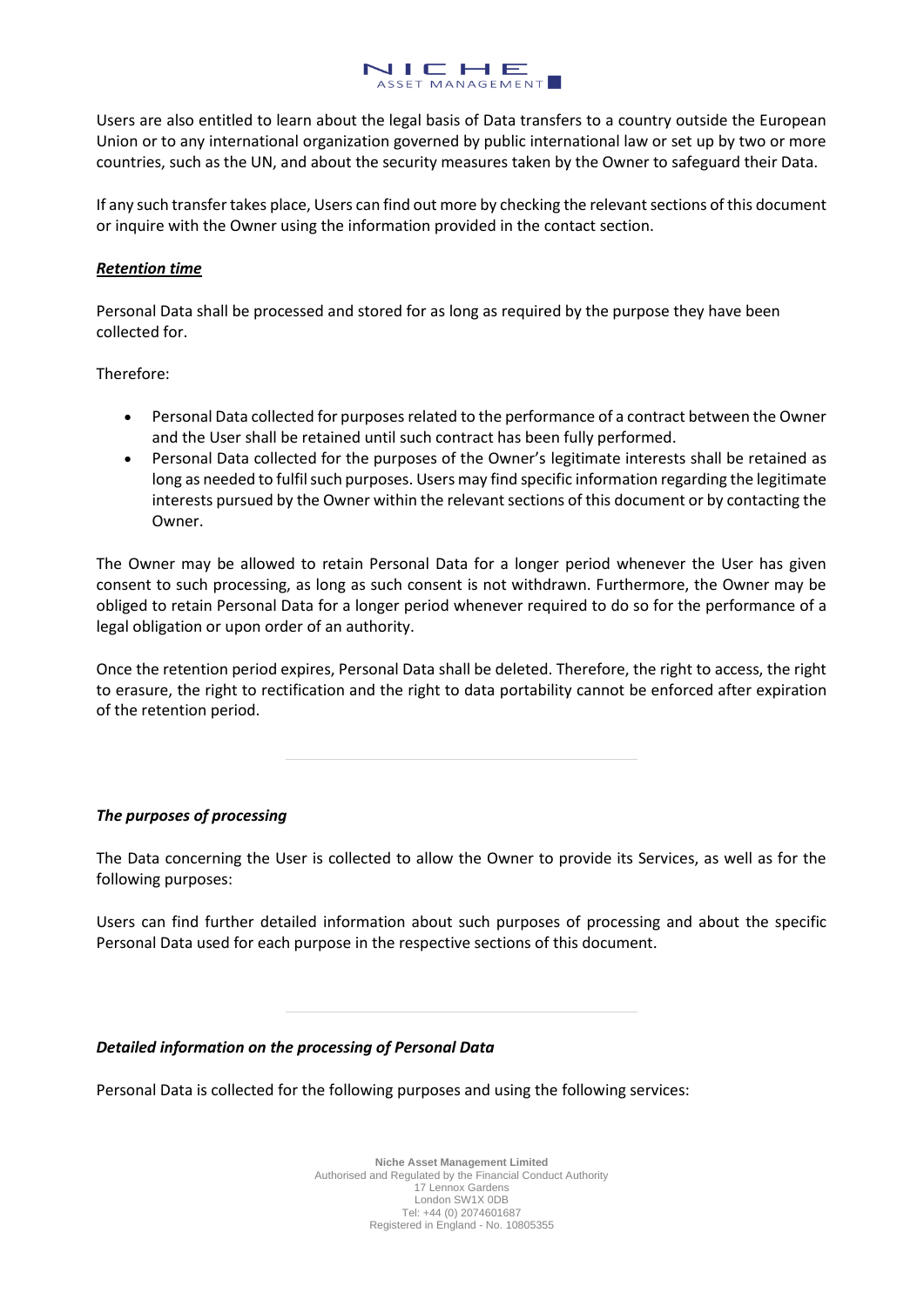

Displaying content from external platforms.

## *The rights of Users*

Users may exercise certain rights regarding their Data processed by the Owner.

In particular, Users have the right to do the following:

- **Withdraw their consent at any time.** Users have the right to withdraw consent where they have previously given their consent to the processing of their Personal Data.
- **Object to processing of their Data.** Users have the right to object to the processing of their Data if the processing is carried out on a legal basis other than consent. Further details are provided in the dedicated section below.
- **Access their Data.** Users have the right to learn if Data is being processed by the Owner, obtain disclosure regarding certain aspects of the processing and obtain a copy of the Data undergoing processing.
- **Verify and seek rectification.** Users have the right to verify the accuracy of their Data and ask for it to be updated or corrected.
- **Restrict the processing of their Data.** Users have the right, under certain circumstances, to restrict the processing of their Data. In this case, the Owner will not process their Data for any purpose other than storing it.
- **Have their Personal Data deleted or otherwise removed.** Users have the right, under certain circumstances, to obtain the erasure of their Data from the Owner.
- **Receive their Data and have it transferred to another controller.** Users have the right to receive their Data in a structured, commonly used and machine readable format and, if technically feasible, to have it transmitted to another controller without any hindrance. This provision is applicable provided that the Data is processed by automated means and that the processing is based on the User's consent, on a contract which the User is part of or on pre-contractual obligations thereof.
- **Lodge a complaint.** Users have the right to bring a claim before their competent data protection authority.

## *Details about the right to object to processing*

Where Personal Data is processed for a public interest, in the exercise of an official authority vested in the Owner or for the purposes of the legitimate interests pursued by the Owner, Users may object to such processing by providing a ground related to their particular situation to justify the objection.

Users must know that, however, should their Personal Data be processed for direct marketing purposes, they can object to that processing at any time without providing any justification. To learn, whether the Owner is processing Personal Data for direct marketing purposes, Users may refer to the relevant sections of this document.

#### *How to exercise these rights*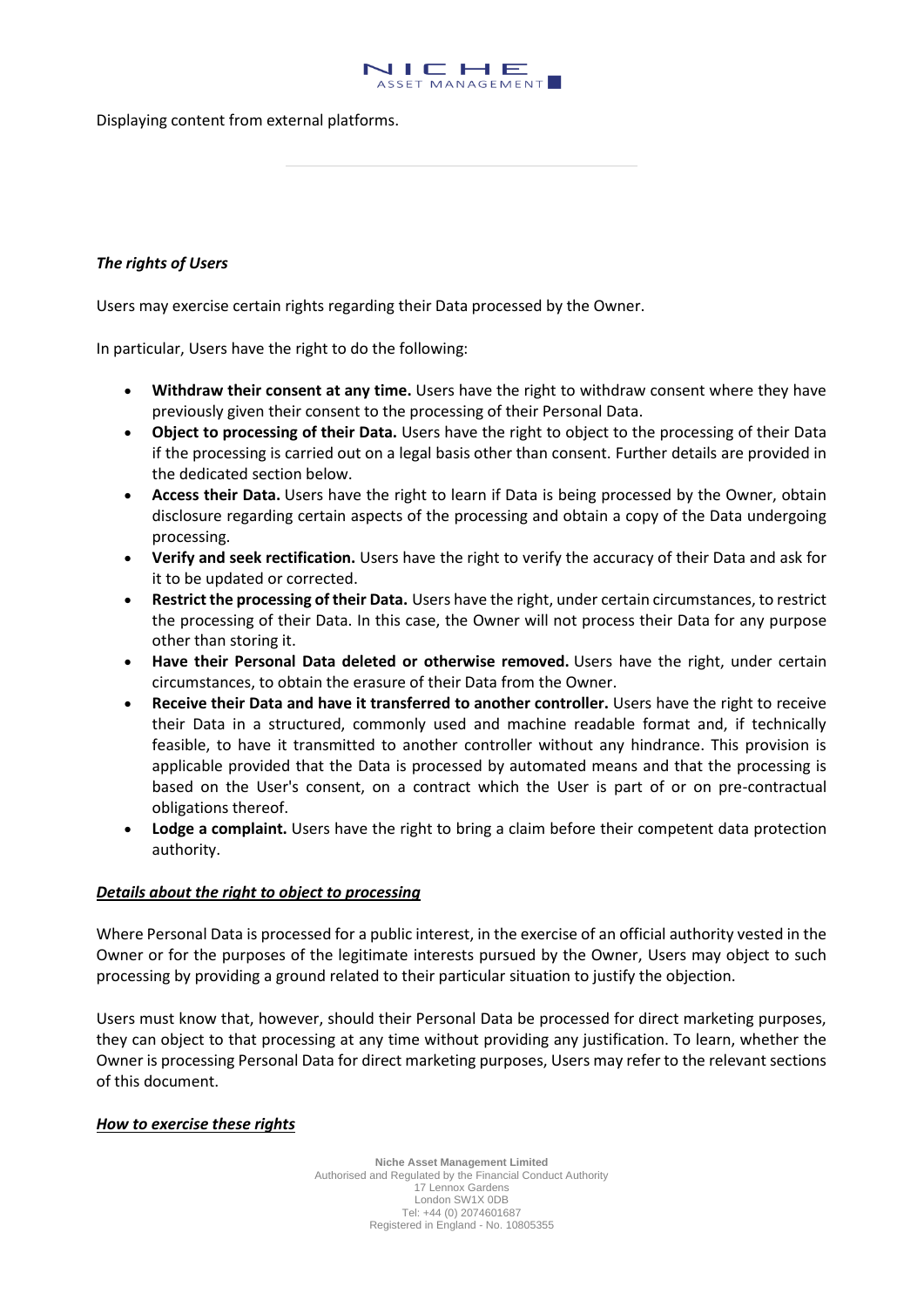

Any requests to exercise User rights can be directed to the Owner through the contact details provided in this document. These requests can be exercised free of charge and will be addressed by the Owner as early as possible and always within one month.

## *Additional information about Data collection and processing*

# *Legal action*

The User's Personal Data may be used for legal purposes by the Owner in Court or in the stages leading to possible legal action arising from improper use of this Application or the related Services. The User declares to be aware that the Owner may be required to reveal personal data upon request of public authorities.

# *Additional information about User's Personal Data*

In addition to the information contained in this privacy policy, this Application may provide the User with additional and contextual information concerning particular Services or the collection and processing of Personal Data upon request.

## *System logs and maintenance*

For operation and maintenance purposes, this Application and any third-party services may collect files that record interaction with this Application (System logs) use other Personal Data (such as the IP Address) for this purpose.

## *Information not contained in this policy*

More details concerning the collection or processing of Personal Data may be requested from the Owner at any time. Please see the contact information at the beginning of this document.

## *How "Do Not Track" requests are handled*

This Application does not support "Do Not Track" requests. To determine whether any of the third-party services it uses honor the "Do Not Track" requests, please read their privacy policies.

## *Changes to this privacy policy*

The Owner reserves the right to make changes to this privacy policy at any time by giving notice to its Users on this page and possibly within this Application and/or - as far as technically and legally feasible - sending